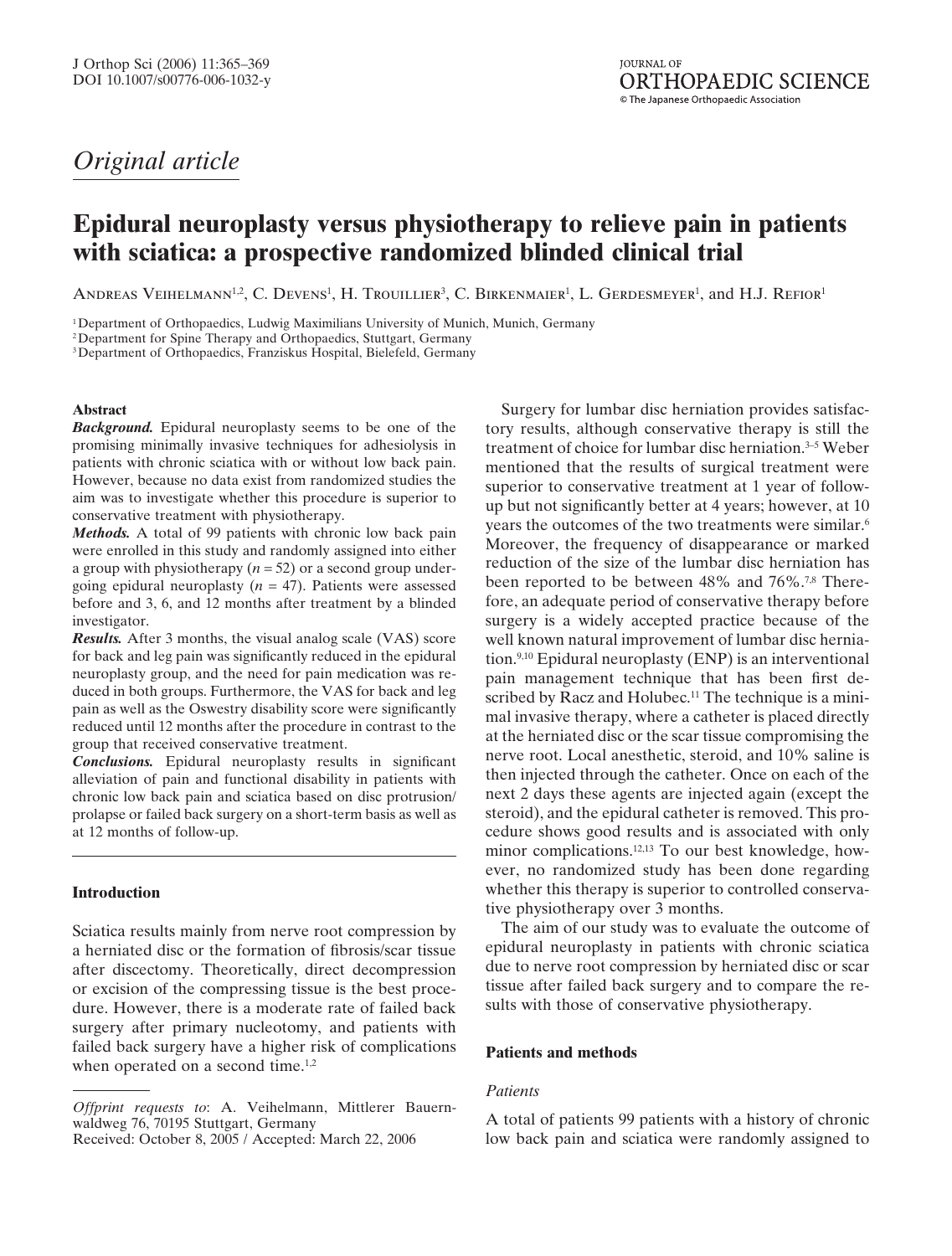one of two groups: one group had conservative treatment with physiotherapy and the second underwent epidural neuroplasty. The randomization procedure was as follows: There were 150 cards with either "A" for conservative or "B" for ENP. Once the inclusion criteria of a patient were fulfilled, an independent assistant pulled a card to decide into which group the patient would be allocated.

Inclusion criteria were radicular pain with a corresponding nerve root compressing substrate found on magnetic resonance imaging (MRI) or computed tomography (CT) scans. Therapy before randomization included physiotherapy, local injections, and analgesics. All patients had to be evaluated for radicular pain by an independent neurologist. Exclusion factors were paralysis, spinal canal stenosis, rheumatologic disease, and malignancy.

Altogether, 99 patients were enrolled in the study: 47 (21 men, 26 women;  $42 \pm 23$  years of age) were assigned to the group with epidural neuroplasty and 52 (24 men, 28 women;  $45 \pm 25$  years of age) to the group with physiotherapy. Among the 99 patients enrolled in this study,<sup>13</sup> had previous  $(9 \pm 13$  months prior randomization) surgery (discectomy) corresponding to the level of sciatica (5 in the conservative group and 8 in the EPN group). All patients gave written consent, and the study fulfilled the criteria of the local ethics commitee.

#### *Methods*

The times of follow-up were set at 3, 6, and 12 months after the onset of the therapy. At each follow-up, visual analog scale (VAS) scores for back pain (VASbp) and leg pain (VASlp), Oswestry disability score (ODS), Gerbershagen score (GHS),<sup>14</sup> and a quantified score for the use of analgesics was assessed by a blinded observer. At 3 months after the onset, patients in the group with conservative treatment had the choice of crossing over into the ENP group; 12 patients switched into this therapy group 3 months after the beginning of therapy. The specific data of the groups at the time of follow-up are shown in Tables 1–4 (see later).

The ENP technique was performed as previously described according to the protocol of Racz.<sup>11</sup> The patient is placed prone on a fluoroscopy table in the operating room. Under local anesthetic the epidural needle is placed in the hiatus sacralis. Epidurography is performed to ensure correct localization of the catheter. The catheter is placed directly onto the herniated disc/ scar under fluoroscopic control. Contrast medium is injected to exclude intradural placement of the catheter. A 10-ml dose of a mixture of 9 ml ropivacaine (2mg)/ 1 ml triamcinolone (40mg) is slowly injected (over 5 min). The catheter is sutured in place; and 30min after the anesthetic/steroid injection, 10 ml of 10% saline is injected by a perfusion pump over 30 min.

### *Statistical analysis*

All data are expressed as the mean  $\pm$  SEM. Statistical significance was determined using Student's paired *t*-test within the groups. Differences between the two groups were determined using Student's unpaired *t*-test. *P* < 0.05 was considered significant.

## **Results**

The 99 patients were randomized to a group undergoing EPN (*n* = 47) or a group with conservative treatment (*n* = 52). Patients had the choice to cross over into the ENP group after 3 months of unsatisfactory results with physical therapy. One patient of the ENP group had to be excluded, as it was impossible to position the catheter. Twelve patients of the conservative therapy group changed after 3 months to the ENP group, but for evidence-based statistical reasons they were excluded from the statistical testing of the study. Another 10 patients of the group with conservative treatment could not be reached for follow-up or refused to be reevaluated, and 3 patients underwent open discectomy elsewhere; therefore, only 27 patients could be investigated 6 and 12 months after randomization. Because of these patients and statistical reasons, the data for the 6 and 12-month follow-ups could not be used for statistical testing in this study.

There was a significant difference in the reduction of VAS bp and VAS lp (*P* < 0.02) as well as in the Owestry scores  $(P < 0.01)$  at 3 months in the ENP group compared to the conservatively treated group (Tables 1, 2). Moreover, after 3, 6, and 12 months the VAS bp and VAS lp (both  $P < 0.01$ ) as well as the ODS ( $P < 0.02$ ) were significantly reduced only in the group with ENP in contrast to the group with conservative treatment. Furthermore, 28 patients of the ENP group could be downgraded into one grade lower by the Gerbershagen score with regard to chronification-power, whereas this

**Table 1.** Results after conservative treatment, by the VAS score

|                                                                                         | VAS lp                                                           |                                                                  |                                                                      |
|-----------------------------------------------------------------------------------------|------------------------------------------------------------------|------------------------------------------------------------------|----------------------------------------------------------------------|
| Time of evaluation                                                                      |                                                                  | VAS bp                                                           | <b>ODS</b>                                                           |
| Before $(n = 52)$<br>3 Months $(n = 39)$<br>6 Months $(n = 27)$<br>12 Months $(n = 27)$ | $6.7 \pm 2.0$<br>$5.6 \pm 2.4$<br>$5.8 \pm 2.2$<br>$5.9 \pm 2.3$ | $6.0 \pm 2.0$<br>$5.4 \pm 2.3$<br>$5.6 \pm 2.5$<br>$5.7 \pm 2.6$ | $21.4 \pm 8.1$<br>$18.3 \pm 8.1$<br>$22.5 \pm 8.9$<br>$21.6 \pm 8.7$ |

VAS, visual analog scale score; lp, leg pain; bp, back pain; ODS, Oswestry disability score

Data are given as the mean  $\pm$  SEM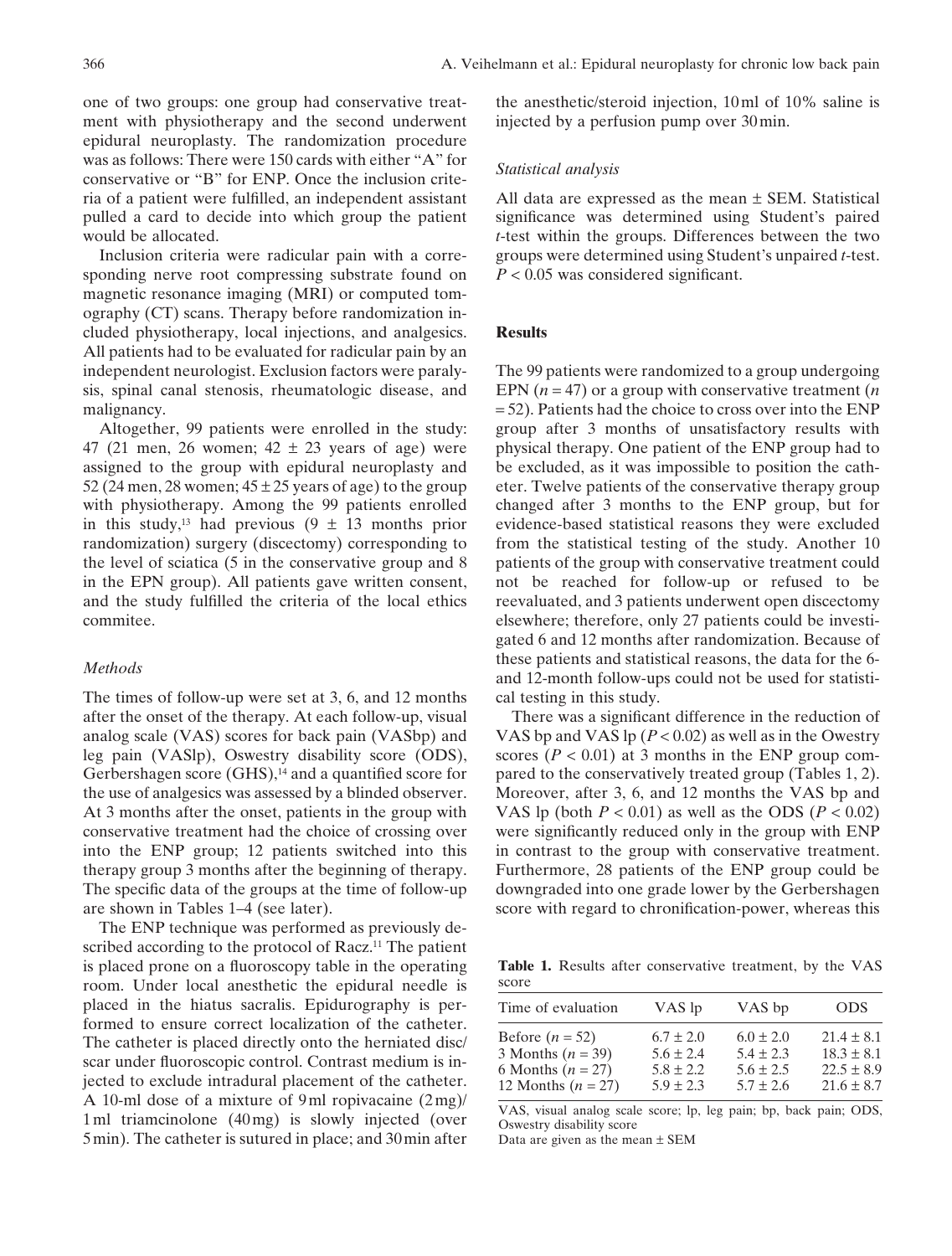**Table 2.** Results after epidural neuroplasty, by the VAS score

| Time of evoluation    | VAS lp         | VAS bp         | ODS.             |
|-----------------------|----------------|----------------|------------------|
| Before $(n = 47)$     | $7.2 \pm 2.0$  | $6.9 \pm 2.2$  | $23.1 \pm 8.7$   |
| 3 Months ( $n = 46$ ) | $2.4**+2.2$    | $2.2** + 2.2$  | $10.6** + 7.1$   |
| 6 Months ( $n = 46$ ) | $2.3* + 2.1$   | $2.2* + 2.0$   | $10.8* \pm 7.4$  |
| 12 Months $(n = 46)$  | $2.8* \pm 2.8$ | $2.7* \pm 2.6$ | $11.6* \pm 10.0$ |

Data are given as the mean ± SEM

 $*P < 0.05$  in comparison to preoperative (before);  $*P < 0.05$  vs conservative-treatment group

**Table 3.** Results after conservative treatment, by the GHS group

| Time of evaluation   | GHS I | <b>GSH II</b> | <b>GSH III</b> |
|----------------------|-------|---------------|----------------|
| Before $(n = 52)$    |       | 35            |                |
| 3 Months $(n = 39)$  |       | 29            |                |
| 6 Months $(n = 27)$  |       | 17            |                |
| 12 Months $(n = 27)$ |       | 18            |                |

GHS, Gerbershagen score

Results are the number of patients

**Table 4.** Results after epidural neuroplasty, by GHS group

| GHS I | GSH II | <b>GSH III</b> |
|-------|--------|----------------|
|       | 34     |                |
| 34    |        |                |
| 31    | 10     |                |
| 30    |        |                |
|       |        |                |

Results are given as the number of patients

was the case in only 2 patients of the group with conservative treatment (Tables 3, 4).

There were no serious complications in our patients (e.g., paralysis or intradural injections). However, 15 patients developed a transient sensory deficit inluding radicular numbness of the leg. In two patients contrast medium revealed intradural placement of the catheter, and consequently the therapy had to be retried after 4 weeks. One patient was excluded because there was no possibility of placing the catheter in the epidural space. Furthermore, the catheter ruptured during removal in one patient. The catheter was easily removed by local incision at the sacrum under local anesthesia.

#### **Discussion**

To obtain reliable results with various surgical strategies in patients with herniated disc of the lumbar spine and radiculopathy is difficult. Although many attempts have been made to investigate the effectiveness of these open techniques including minimally invasive techniques such as percutaneous automated discectomy or percutaneous laser discectomy,<sup>15,16</sup> no evidence-based data are available to prove that one of these therapies is superior to conservative treatment during a long-term follow-up.17 Most of these procedures are based on mechanically decreasing the pressure of the herniated disc or of scar tissue in case of failed back surgery.

Racz was the first in 1989 to describe a new method by which certain drugs are applied via a epidural catheter directly to the herniated tissue or scar tissue compromising the nerve root. This technique, called epidural neuroplasty, epidural neurolysis, or lysis of epidural adhesions, has been proven in numerous prospective controlled clinical studies to be efficiacious and safe.11–13 However, to our best knowledge, there are no data from a randomized clinical study investigating whether this therapy is superior to conservative treatment with physiotherapy.

To understand the theoretical backround of ENP, one has to elucidate the exact anatomical and neurophysiological facts as well as the pathophysiologic changes in the herniated disc or scar tissue in the lumbar spine. The ventral epidural space is between the ventral part of the dura, the dorsal part of the vertebra, and the dorsal part of the anulus fibrosus/nucleus. This space is separated by fibrous tissue into right and left compartments. The pain-sensitive structures of these compartments are the inner parts of the capsule of the facet joints, periosteum of the vertebra, dorsal longitudinal ligament, and the dorsal part of the fibrous anulus, as well as the tissue surrounding the nerve fibers.18,19 Mechanical irritation of the nerve root can result in diminished nutrition of the fibers and intraneural edema formation, furthering the mechanical pressure on the nerve root. It has also been shown that biochemical mediators are produced by the herniated nucleus pulposus, such as proinflammatory cytokines, histamine, glycoproteins, and lactic acid, which in turn are able to create pain owing to their inflammatory actions.20 Various cell types have been found to be present at the site of nerve root compression, such as mast cells, macrophages, fibroblasts, endothelial cells, and chondrocytes.<sup>21</sup> The role of pro-inflammatory cytokines as well as immunological cells and their mediators in degenerative musculoskeletal diseases is becoming more and more evident.22–24 Thus, the pathophysiology of radicular pain in these patients includes mechanical stress, edema formation, fibrosis, microcirculatory alterations, and inflammation.

These pathophysiological changes at the site of nerve root compression led to the idea of local application of the following drugs without surgical trauma: local anesthetics for local pain relief; steroids for an antiinflammatory effect; and 10% saline as an analgesic and antiedema agent. The technique is performed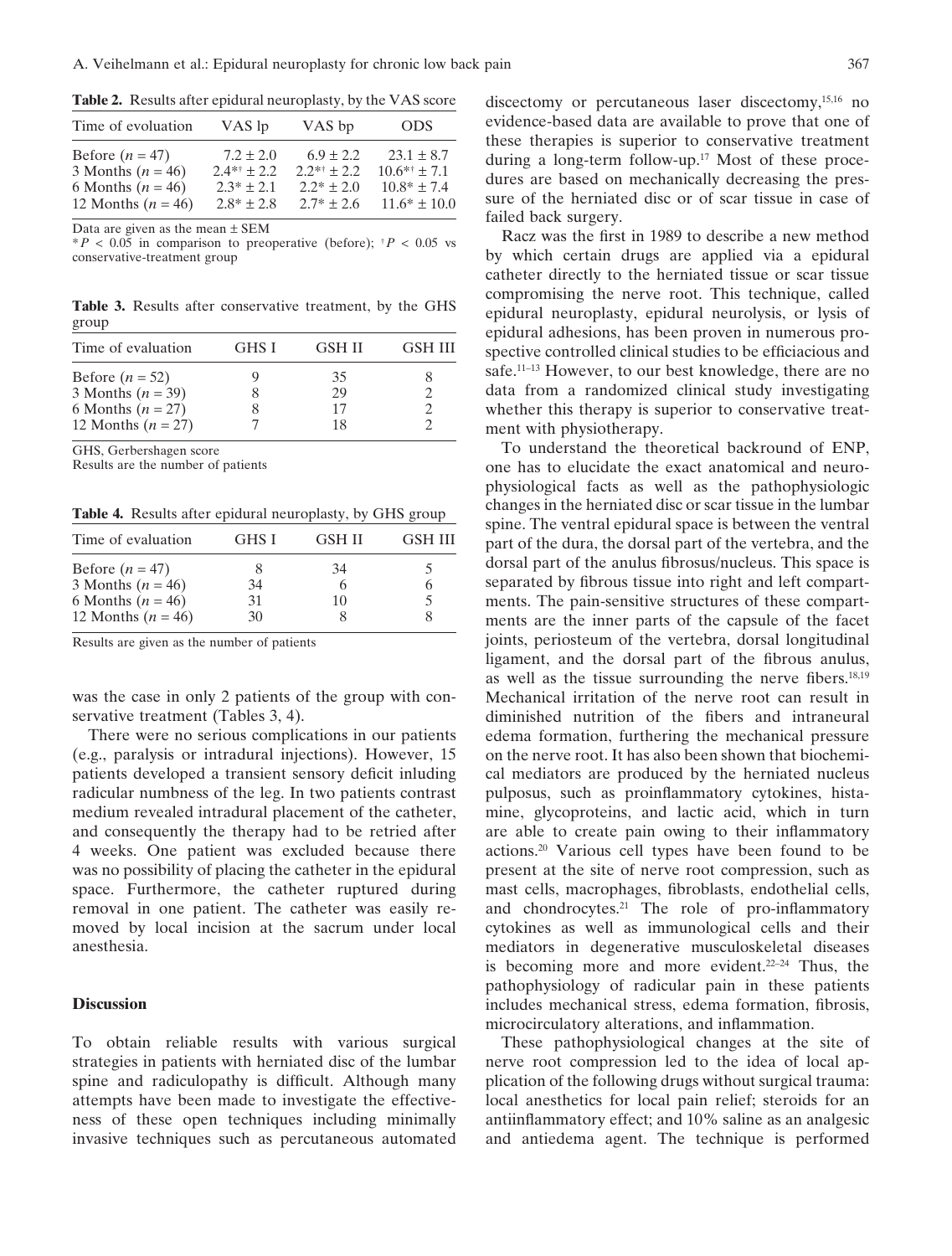using an epidural catheter placed in the ventrolateral epidural space within the segment containing the nerve root compression.11 The position of the catheter in the ventrolateral epidural space is critical, as it has been shown that the sensitive innervation of the dorsal annulus fibrosus and the dorsal longitudinal ligament is more pronounced because it is in the lateral and dorsal epidural space.19 The nerve strucures localized in the ventrolateral space are directly connected to the central nervous system. Moreover, if the catheter is placed directly at the affected ventrolateral space, usually a positive memory pain is obtained by the patient when the first drug is injected. In fact, almost all patients who recognized a positive memory pain had good results after 1 year of follow-up in our study.

Optionally, hyaluronidase can be injected additionally, as described by Racz, for more effective adhesiolysis. However, in a prospective randomized study they showed that the use of hypertonic saline is more important than the use of hyaluronidase to obtain good results at the 1-year follow-up with this therapy.13 Owing to these results, we did not use hyaluronidase in our study.

The local application of steroids in patients with chronic low back pain or radicular pain is controversial. Although there are data to support the idea that periradicular infiltration of corticosteroids leads to results similar to those achieved by saline, infiltration,<sup>25,26</sup> Viton and others showed that 3 months after periradicular infiltration 80% of their patients had significantly less pain than before therapy.27

Currently, the results of peridural injection of hypertonic saline seem to be similar to those of steroid application. Theoretically, the basis of this therapy is that water diffuses out of the surrounding tissue along the gradient of the NaCl content. There are not sufficient data that support this possibility, although the clinical data suggest its effectiveness.13

Nevertheless, one of the possible reasons for the overall good results of this technique is the effect of the lavage of pain mediators and pro-inflammatory cytokines.28 Because these mediators lead to chemical, immunological, and inflammatory alterations of the epidural space, lavage of this area can help reduce the factors known to contribute not only to acute pain but also to the chronicity of the pain.29

Our results show for the first time that ENP using the technique first described by Racz is superior to conservative treatment in patients with radicular pain due to nerve root compression. Data from some prospective studies have also emphasized the good results in patients treated with this catheter technique.11,12 In one of his first papers, Racz demonstrated that more than 70% of the patients were immediately pain-free after therapy and this remained so at 6 months after ENP.12 In contrast, in a study by Devulder et al., no patient had significant pain reduction 6 months after ENP. They used a similar protocol but placed the catheter into the dorsal epidural space and did not use hypertonic saline. These data underline the importance of ventral positioning of the catheter and the use of hypertonic saline.<sup>30</sup>

To date, however, 49 (75%) of the patients in our study had still significant pain reduction 1 year after ENP. Furthermore, at 3 months all parameters were significantly reduced in the EPN group in contrast to the conservatively treated group.

Unfortunately, for various reasons, only 27 of the 52 patients could be reevaluated in the group treated conservatively 12 months after the beginning of the therapy. Twelve patients used the cross-over option to join the ENP group 3 months after therapy onset, ten patients discontinued physical therapy during the protocol owing to unsatisfactory results, and three patients had back surgery elsewhere. Therefore, we did not statistically compare these data with those from the ENP group at 6 and 12 months after the onset of therapy, although our data clearly suggest superior results of ENP in comparison with physical therapy 1 year after ENP. Although there was no improvement in the conservatively treated group, there is strong evidence that exercise therapy might be effective in decreasing pain and improving function in patients with chronic low back pain, (CLBP), particularly in populations visiting a health care provider.<sup>31</sup> In addition, the combination of exercise and massage seems to be beneficial in CLBP patients.9

However, one cannot decide on the best treatment regimen owing to a lack of sufficient data from placebocontrolled trials and prospective randmized doubleblinded trials regarding therapy for disc herniation with sciatica or failed back surgery with fibrosis. Discectomy is undoubtedly the first choice for patients with acute radicular pain and motor deficit. For all others, one must thoroughly elucidate the best therapy for the individual patient. It is suggested from the literature that if pain continues for a period of 10 weeks, the risk of it becoming chronic is dramatically increased and an invasive method should be discussed.<sup>33</sup>

# **Conclusions**

Taking into account that the results of open discectomy are not necessarily superior to conservative treatment often long-term follow-up, our data show for the first time that for patients with radicular pain due to disc protrusion and herniation or epidural fibrosis epidural neuroplasty seems to be an effective, safe alternative treatment. Furthermore, at least 3 months after